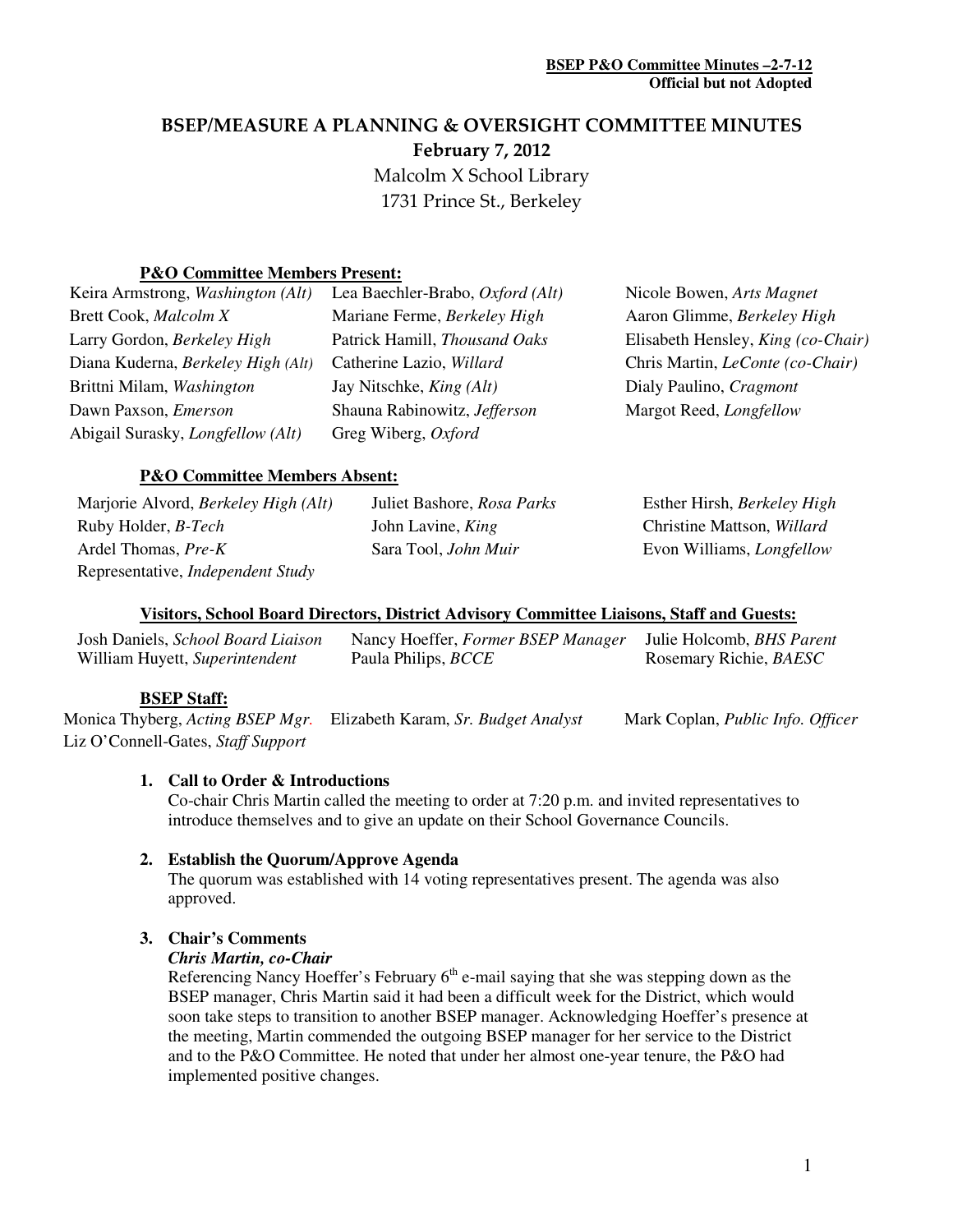# **4. Change in BSEP Manager**

## *William Huyett, Superintendent*

Huyett confirmed that BUSD had decided to take a new direction with the management of the BSEP funds. Huyett thanked Hoeffer for her service to the district and added that he had enjoyed working with her and had had a very positive working relationship with her. Huyett noted that BSEP funds had been under good stewardship and oversight during her tenure. He wished Hoeffer the very best of luck in her future endeavors and said he had appointed former BSEP Manager Monica Thyberg as Acting Manager to lead BUSD through the full budget development process. Huyett noted that the process of hiring a new BSEP manager would begin this spring.

Moving on, Huyett said that despite BUSD's fiscal challenges, and based on his having run through various budget scenarios with staff, he was confident that BUSD could maintain the integrity of the BSEP programs and could avoid having to declare a Fiscal Emergency in 2012-2013. He underscored that although accomplishing this would involve hard work, dialogue, and cooperation, he wanted to assure the P&O Committee that BUSD had a wealth of talent for tackling problems, for finding solutions, and for maintaining the public trust.

Huyett said that both BUSD staff and the Superintendent's Budget Advisory Committee would be presenting their 2012-2013 budget recommendations to the Board within a few weeks. He advised P&O members to pay close attention to these recommendations, which would be a starting point for developing the District's final FY 12-13 budget.

Next, the Superintendent said the District is facing funding challenges for 2012-2013 on three fronts:

- A loss of \$1.7 million in one-time federal funds.
- A loss of average daily attendance (ADA) funds due to declining student attendance. [Likely due to the new charter school and a saturation of newcomers to the district.]
- The Governor's proposed budget, which will likely deal a \$4.6 million cut to BUSD, with the possibility of an additional \$3.3 million cut if the Governor's proposed ballot initiative, aimed at raising revenues for schools, fails to win in November.

Despite the challenging financial scenario the superintendent said he was sure solutions would be found.

## **5. Public Comment**

*Rosemary Richie, Liaison for the Berkeley Arts in Education Steering Committee (BAESC)* Richie said that the BAESC Committee wanted to make a recommendation concerning the announcement that the comedy group, *Lonely Island*, comprised of three BHS alumni, had donated \$250,000 to Berkeley High School. Richie distributed a letter suggesting that the funds be used as seed money for a high-profile project such as the renovation of the Berkeley Community Theater.

Praising *Lonely Island's* generosity, Huyett said although he liked BAESC's recommendation, he wanted to consult with the trio to make sure their wishes were taken into consideration. The Superintendent said he agreed that the monies should be used for a longrange project with permanent effect.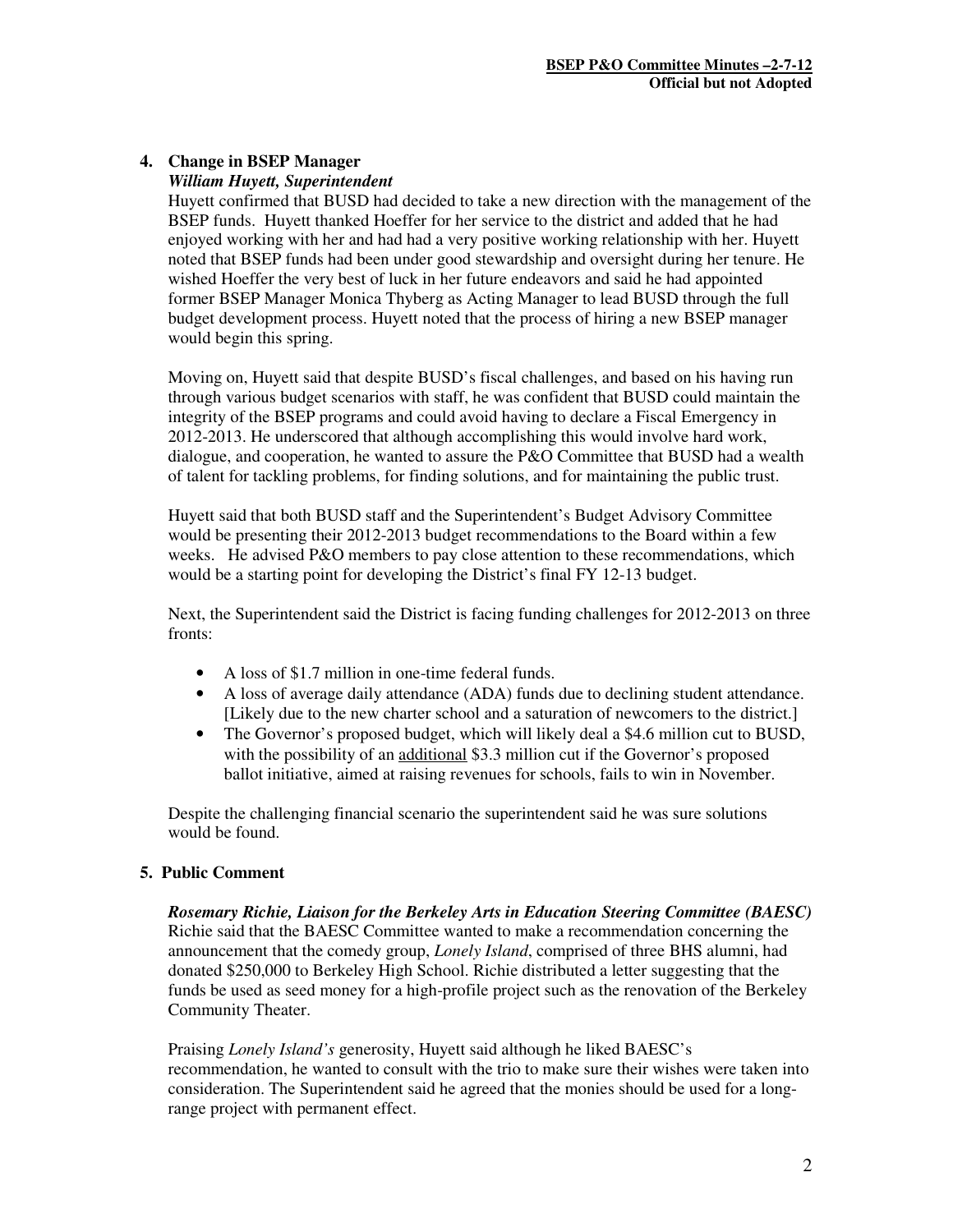Acting BSEP Manager Monica Thyberg said she also liked the idea of renovating the Berkeley Community Theater. She said interest in tackling that project went back to 1977-78 when the District conducted a two-year feasibility study on such a renovation. She said the study showed that a fund developer would need to be brought in to conduct a capital campaign, but that had not been pursued. Thyberg recommended that BAESC make a statement to the School Board the following evening and Ritchie said BAESC planned to do so. On a separate matter, Ritchie said that BAESC also wanted to recognize the eight years of hard work of Public Information Officer Mark Coplan. Ritchie said that videos made by the PIO had served BUSD's students well, giving them an opportunity to view their performances online.

## *Julie Holcomb, BHS Parent, former P&O co-Chairperson*

Julie Holcomb urged P&O members to participate in upcoming community meetings to be held by the search firm that is conducting the search for a new superintendent. Holcomb said it was critical to communicate to the search firm that the public wanted a superintendent who would not only respect the special BSEP tax, but also the community's feeling of involvement with and ownership of the Measure. She said it was important to avoid a situation where BSEP/Measure A funds might be viewed as a slush fund for the District.

Holcomb added that any new superintendent would notice the loop hole in Measure A of 2006, which does not stipulate a minimum contribution to class size reduction by the General Fund. She warned that this loop hole could allow the District to raise the General Fund's contribution to class size to 60:1, necessitating that even more BSEP dollars would be required to meet the BSEP class size goals of 20:1 for grades K-3 (with state funds), 26:1 for grades 4- 5, and 28:1 for grades 6-12.

#### **6. BSEP Revenue Projection & COLA for FY 2012-2013** *Monica Thyberg, Acting BSEP Manager*

Thyberg began by distributing a draft of *FY 2012-2013 BSEP Revenue Projections.* Directing her comments at new P&O members, Thyberg explained the process and basis upon which the projections were made. She explained that the special property tax is based on the square footage of the "improvements" (buildings) on residential and commercial real estate in Berkeley. She said the City of Berkeley kept a data-base of the "improvements," collected the money from the County Tax Assessor, kept a handling fee, and then transferred the remaining tax dollars to BUSD.

Thyberg noted that the state Department of Education Cost of Living Increase (COLA) for 2012-2013 was 3.17%, which, if approved by the School Board, could be applied to that year's BSEP property tax bills.

Going step by step, Thyberg led the P&O Committee through the projected numbers for revenue, expenses, public information costs, and resource allocation. She said that net projected revenues minus the 2% for public information, mandatory expenses, and fees left a projected net total of \$21,966,176 available for 2012-2013. Thyberg explained that the funds would be distributed according to Measure A's stipulations.

## **7. P&O Statement to Board of Education re: BSEP Budget Considerations** *Chris Martin, co-chair*

Martin distributed a draft statement to the School Board on the 2012-2013 BSEP budget, written by him and co-Chair Elisabeth Hensley. Martin invited feedback so it could be amended and presented to the Board the following evening. He said the goal of the statement was to remind the Board that in these tough financial times we still had a local tax Measure to